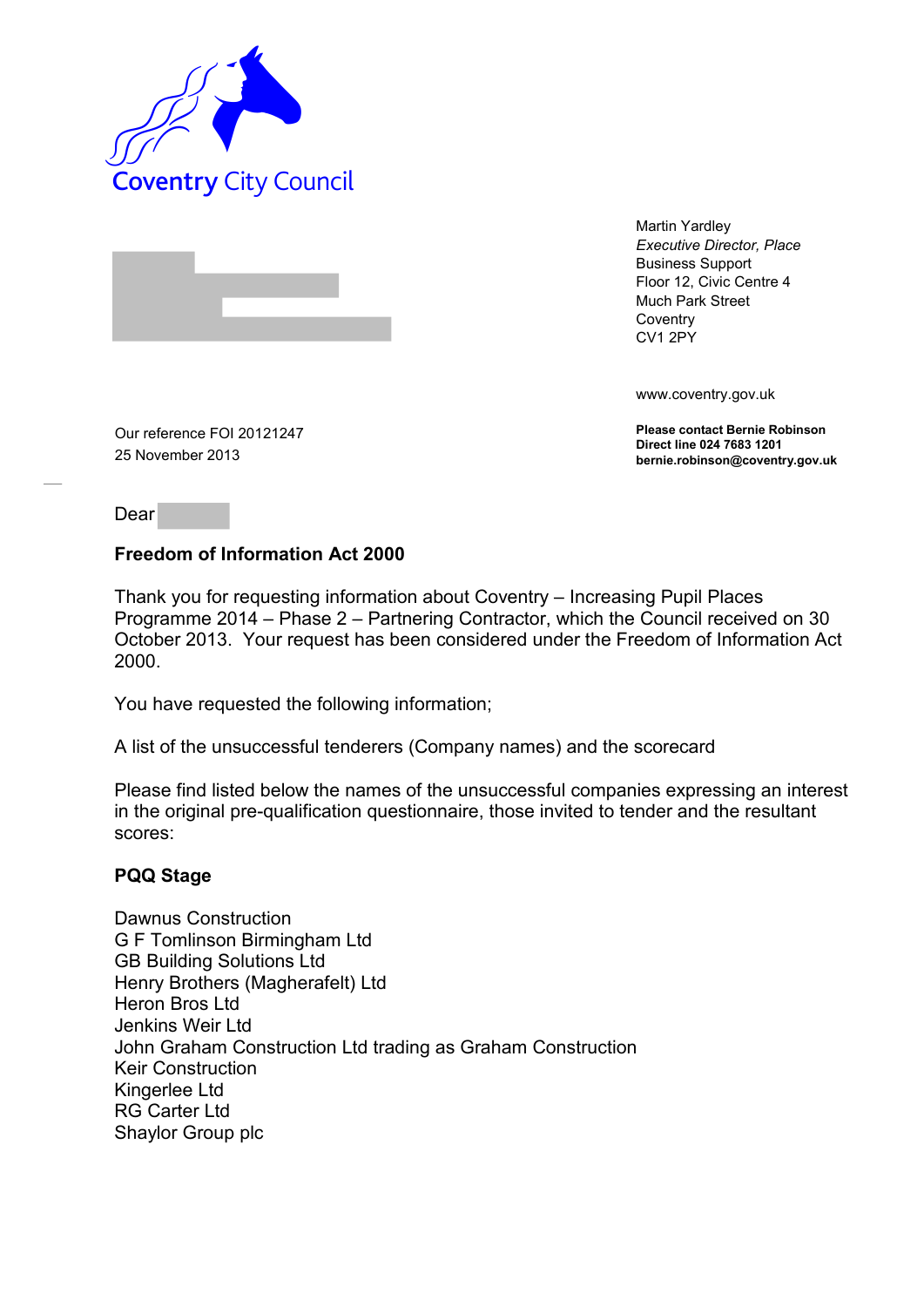Stepnell Ltd Tompkins Construction Ltd Trendgrey Construction Ltd

## **ITT Stage**

Farrans Construction Trading as a division of Northstone (NI) Ltd Thomas Vale Construction plc

#### **Interview Stage**

Galliford Try Construction – score 87.83 Interserve Construction Ltd – score 80.31

#### **Winning Tender**

Wates Construction Ltd – score 90.96

Please note, under the Re-Use of Public Sector Information 2005 Regulations you are free to use this information for your own use or for the purposes of news reporting.

However, any other type of re-use under the Regulations, for example; publication of the information or circulation to the public, will require permission of the copyright owner and may be subject to terms and conditions. For documents where the copyright does not belong to Coventry City Council you will need to apply separately to the copyright holder.

If you wish to apply to reuse the information you have requested or have any other issues relating to this request please do not hesitate to contact me.

You have a right to make representations about the outcome or handling of your request – in the first instance this must be made in writing within 40 working days of the date of this letter, to the Council's Information Governance Team at:

Council House, Room 21a Lower Ground Floor Earl Street, Coventry. CV1 5RR [infogov@coventry.gov.uk](mailto:infogov@coventry.gov.uk)

If you have done this and are still dissatisfied, the Information Commissioner can be contacted at:

Information Commissioner's Office Wycliffe House Water Lane Wilmslow **Cheshire**